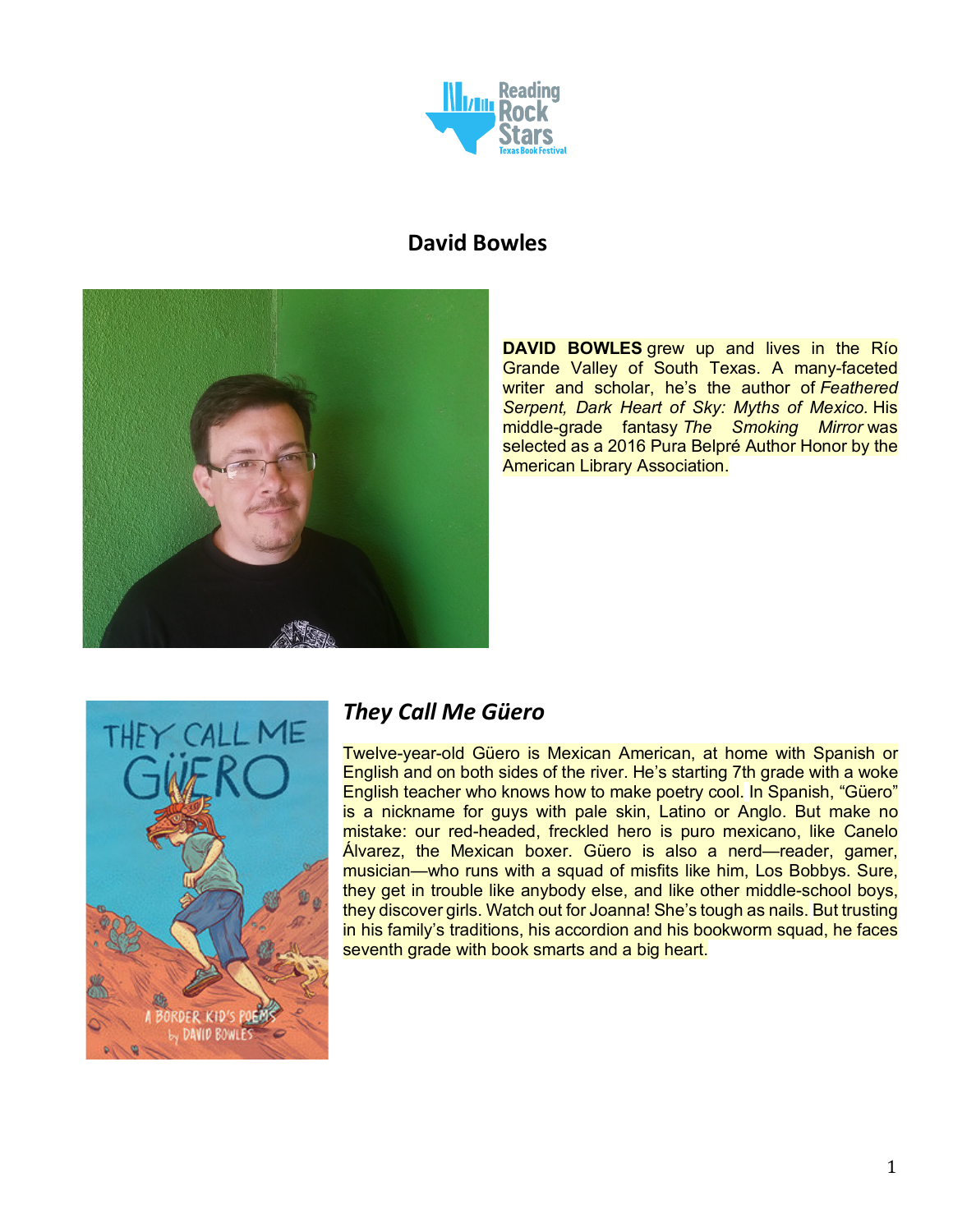#### *They Call Me Güero*

### **Relevant Vocabulary:**

- Mexican American Literature
- Borderlands Poetry
- See glossary, pages 107-111
- Texas- Mexican Folklore
- Storytelling
- Community Cultural Wealth
- Colorism

## **RRS connection to TEKS (4-5th grade): Please refer to TEKS for English Language Arts and Reading:**

- *Comprehension skills: listening, speaking, reading, writing, and thinking using multiple texts.*
- *Response skills: listening, speaking, reading, writing, and thinking using multiple texts.*
- *Author's purpose and craft: listening, speaking, reading, writing, and thinking using multiple texts.*
- *Composition I: listening, speaking, reading, writing, and thinking using multiple texts--writing process.*
- *Composition II: listening, speaking, reading, writing, and thinking using multiple texts—genres.*
- *Inquiry and research: listening, speaking, reading, writing, and thinking using multiple texts.*

## **Pre-reading reflection and dialogue:**

- What does an author do?
- What does an editor do?
- Think about the title of this book? What does it tell us about this book of poetry?
- What do you know about poetry, middle grade books? Talk to your librarian and ask her to show you more examples of this genre.
- Think about the author's use of Spanish in his poetry. What do you think of this way of writing?
- How does this writing style make you feel?
- Look for information about David Bowles.

### **While-reading engagement:**

- Look over the Table of Contents and select a few poems that sound interesting to you.
- Make a drawing to match the poems you've selected.
- You can also write your own poems using Mr. Bowles' titles.
- How about writing a poem using the title of one of the following poems: *Border Kid, Borderlands, Our House, Pulga Pantoum, They Call Me \_\_\_\_\_\_\_\_\_\_, La Mano Pachona, Ballad of the Mighty Tlacuach,Cascarón War.* You can write your own original poem using these titles or you can give your poem its own title.
- You can also talk about everything you notice in your favorite poem. Try to use all of your senses but do not lick the book! (Sounds, patterns of sounds, ideas, word pictures, descriptions, non-literal language, and visual arrangement).
- How do you feel about your favorite poem? Why is it your favorite?
- You can also look for information about: Folktales Find folktales of the Rio Grande Valley.